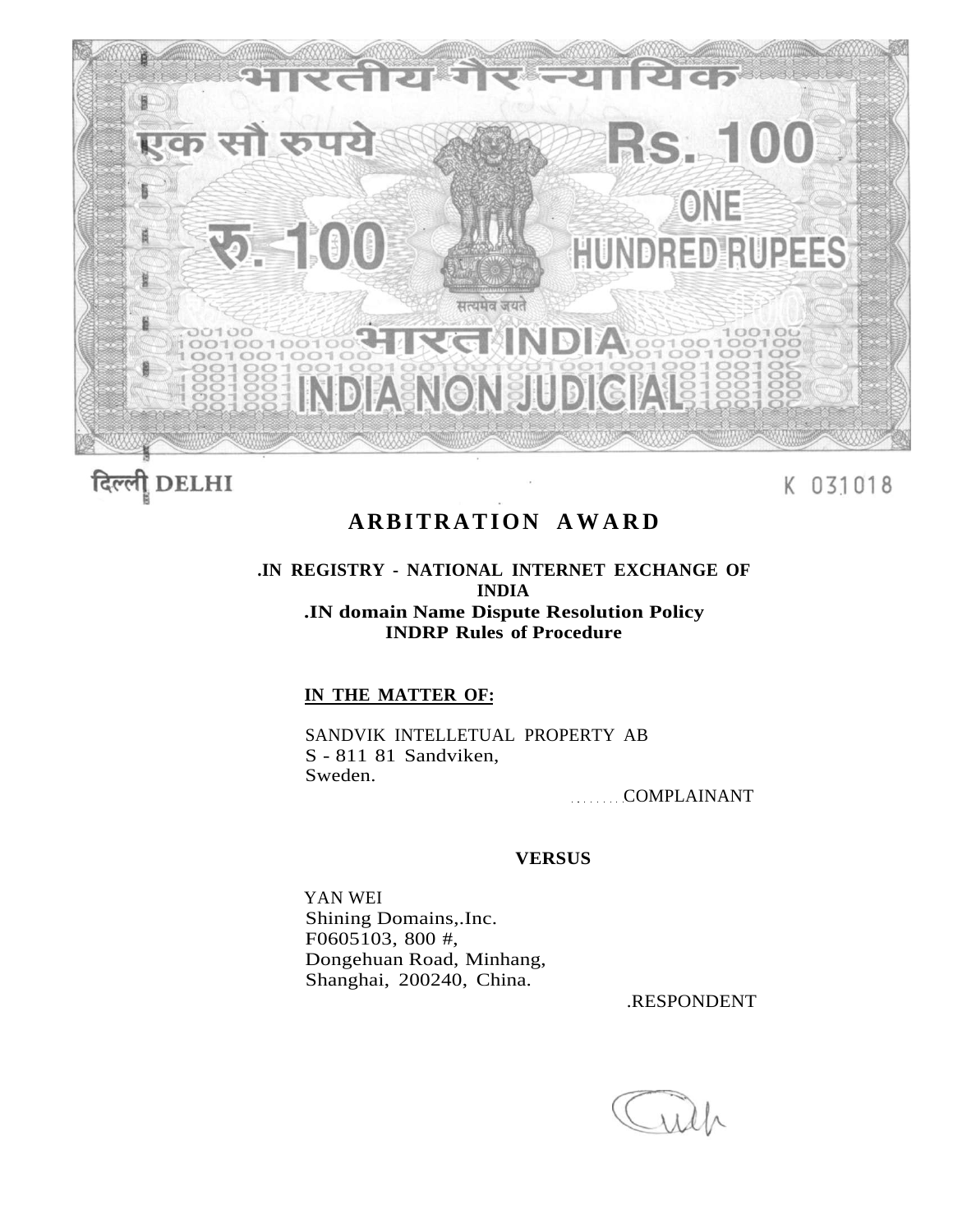## **1 The Parties:**

The Complainant is Sandvik Intellectual Property AB, S-811 81 Sandviken, Sweden.

The Respondent is Yan Wei, Shining Domains, Inc., F0605103, 800 #, Dongehuan Road, Minhang, Shanghai, 200240, China.

#### 2. **The Domain Name and Registrar**

The disputed domain name **SANDVIK.IN** is registered with #1 Indian Domains dba Mitsu.in (R74-AFIN).

#### 3. **Procedural History**

The Complaint was filed with the .In Registry, National Exchange of India (NIXI), against Yan Wei, Shining Domains, Inc., F0605103, 800 #, Dongehuan Road, Minhang, Shanghai, 200240, China. The NIXI verified that the Complaint together with the annexures to the Complaint and satisfied the formal requirements of the .in Domain Name Dispute Resolution Policy ("The Policy") and the Rules of Procedure ("The Rules").

3.1 In accordance with the Rules, Paragraph-2(a) and 4(a), NIXI formally notified the Respondent of the Complaint and appointed me as a Sole Arbitrator for adjudicating upon the dispute in accordance with The Arbitration and Conciliation Act, 1996, Rules framed there under, .In Dispute Resolution Policy and Rules framed there under on **October 29, 2009.** The parties were notified about the appointment of Arbitrator on October 30, 2009.

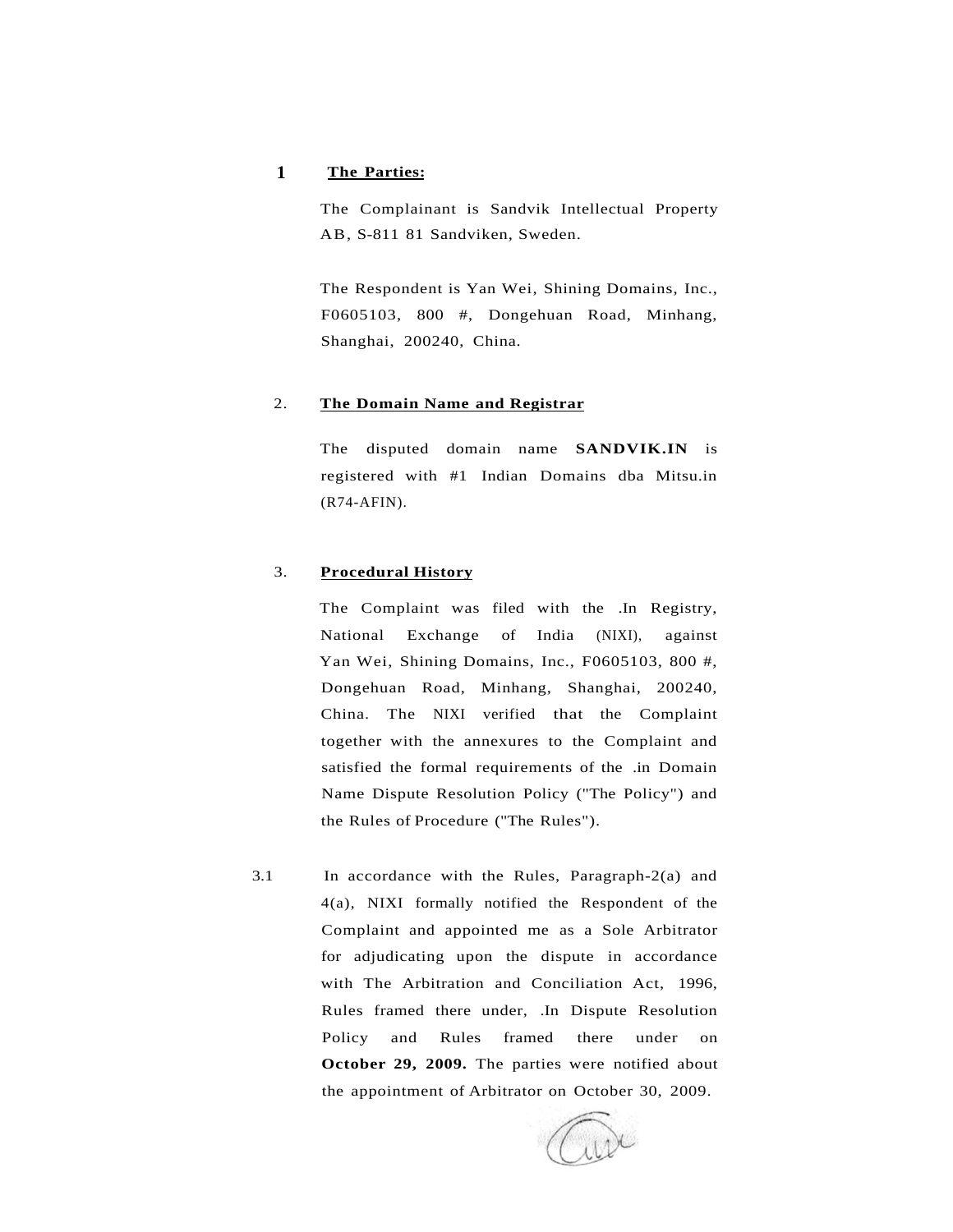- 3.2 The Panel has submitted the Statement of Acceptance and Declaration of Impartiality and Independence, as required by NIXI to ensure compliance with the Rules (paragraph-6). The arbitration proceedings commenced on October 30, 2009. In accordance with the rules, paragraph  $5(c)$ . The Respondent was notified by me about the commencement of arbitration proceedings and the due date for filing his response.
- 3.3 The Respondent failed and/or neglected and/or omitted to file any response to the Complaint within 10 days as was granted to him by the notice dated October 30, 2009. The Respondent was again granted another opportunity to file its response within 7 days time by the notice dated November 12, 2009. The Respondent was again granted final opportunity to file its response within 3 days by the notice dated November 20, 2009 however, the Respondent did not file any reply to the Complaint filed on behalf of the Complainant.
- 3.4 The Panel considers that according to Paragraph-9 of the Rules, the language of the proceedings should be in English. In the facts and circumstances, in-person hearing was not considered necessary for deciding the Complaint and consequently, on the basis of the statements and documents submitted on record, the present award is passed.
- 3.5 The present award is passed within the period of 60 days from the date of commencement of Arbitration proceedings as per Paragraph-5 of the rules.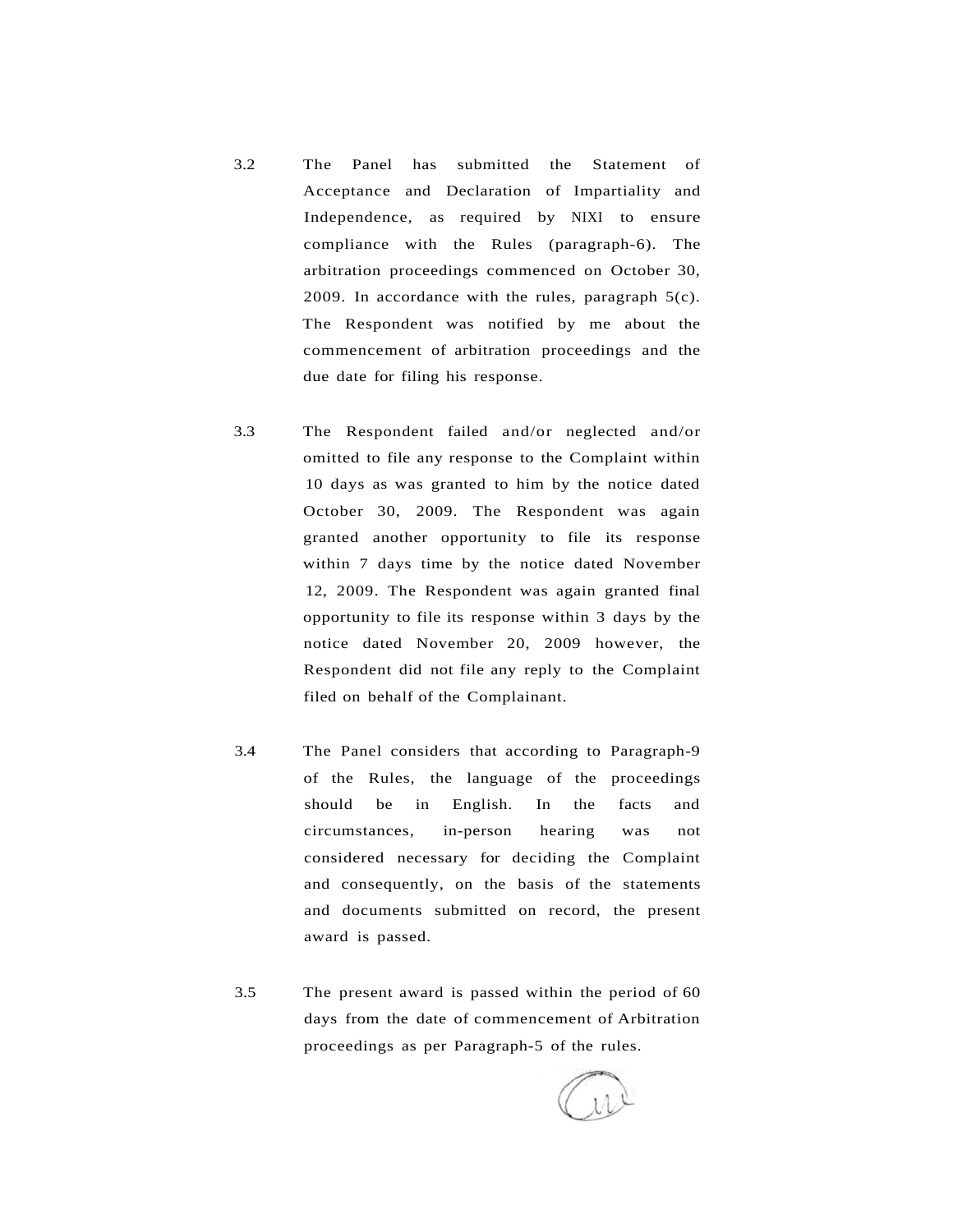#### **4. FACTUAL BACKGROUN**

4.1 The Complainant in these administrative proceedings is Sandvik Intellectual Property AB, S-811 81 Sandviken, Sweden.

> The Complainant requests arbitration proceedings in accordance with the Arbitration and Conciliation Act, 1996, .In Dispute Resolution Policy and rules framed there under and any bye-laws, rules and guidelines framed there under and any law that the Arbitrator deems to be fit and applicable to the proceedings.

- 4.2 The Complainant, Sandvik Intellectual Property AB, is engaged in providing services relating to licensing, investigation and litigation of intellectual property and law matters.
- 4.3 The respondent has register the disputed domain name "sandvik.in" on 23<sup>th</sup> December 2008 through the sponsoring Registrar, #1 Indian Domains dba Mitsu.in (R74-AFIN). The respondent has not submitted any response to the complaint as has been filed by the complainant in the above proceedings despite being given three opportunities by the panel.

# 5. **Parties Contentions**

#### A **Complainant**

5A(1) The Complainant submits that the mark SANDVIK has been registered as a trademark in almost all parts of the globe and also provide the list of such registrations and applications as Annexure II to the complaint. The Complainant further submits that the mark SANDVIK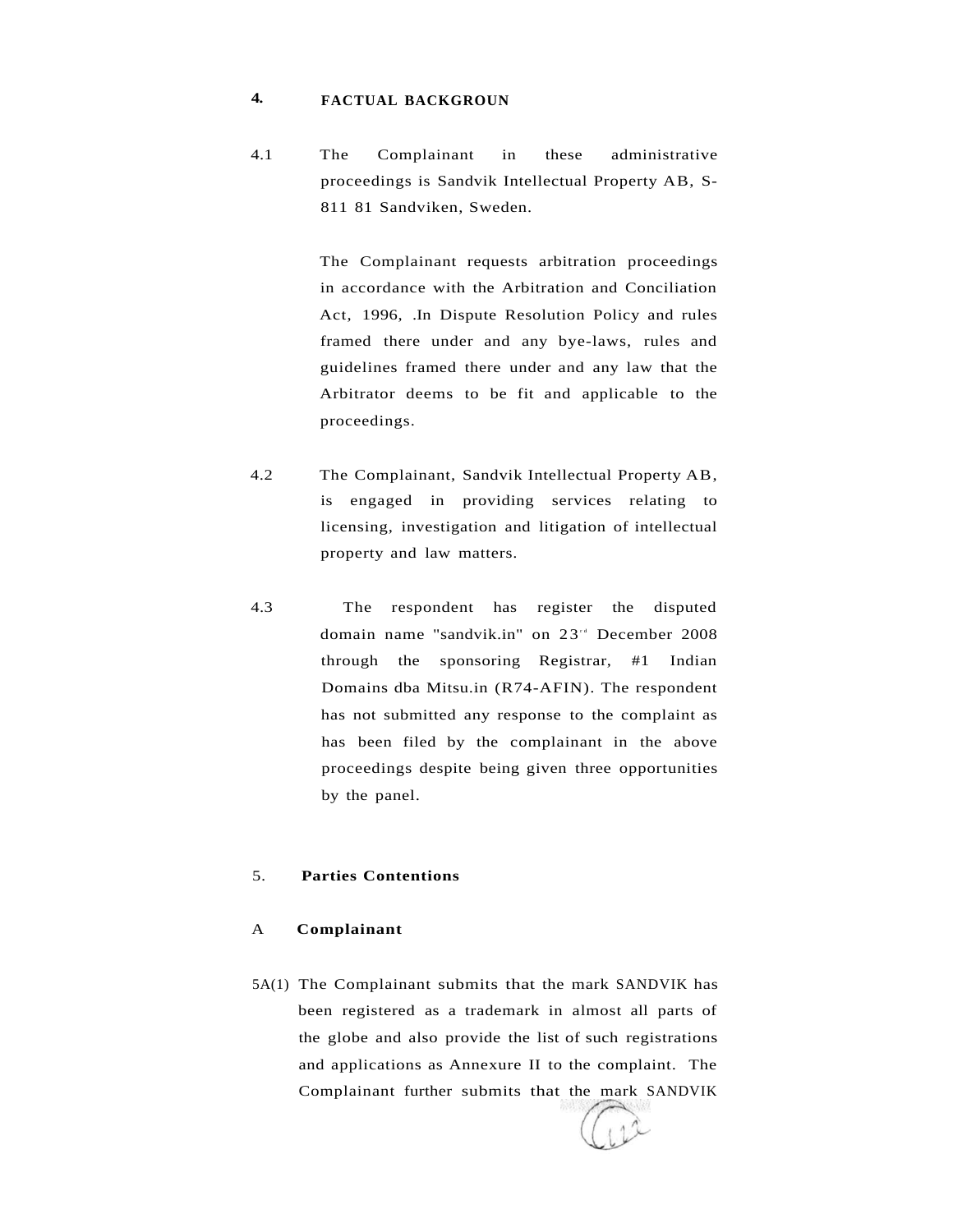has been used by the Sandvik Intellectual Property AB since 12.10.1996 and the same was registered on 24.04.2005.

- 5A(2) The Complainant further submits that the he has not licensed or otherwise permitted the respondent to use the mark SANDVIK at any point of time.
- 5A(3) It is submitted by the Complainant that the disputed domain name has been registered by the respondent in bad faith with a. view to confuse the trade and commerce.

#### B **Respondent**

- 5B(1) The Respondent has been given three opportunities to file its response to the Complainant by the panel by its notice(s) dated October 30, 2009, November 12, 2009 8s November 20, 2009.
- 5B(2) The Respondent has failed and/or neglected and/or omitted to file any response to the Complaint filed by the Complainant.

#### 6 **. Discussions and Findings**

- 6.1 The Complainant, while filing the Complaint, submitted to arbitration proceedings in accordance with the .In Dispute Resolution Policy and the Rules framed thereunder in terms of paragraph (3b) of the Rules and Procedure. The Respondent also submitted to the mandatory arbitration proceedings in terms of paragraph 4 of the policy.
- 6.2 Paragraph 12 of the Rules provides that the Panel is to decide the Complaint on the basis of the statements and documents submitted and that there shall be no in-person hearing (including hearing by teleconference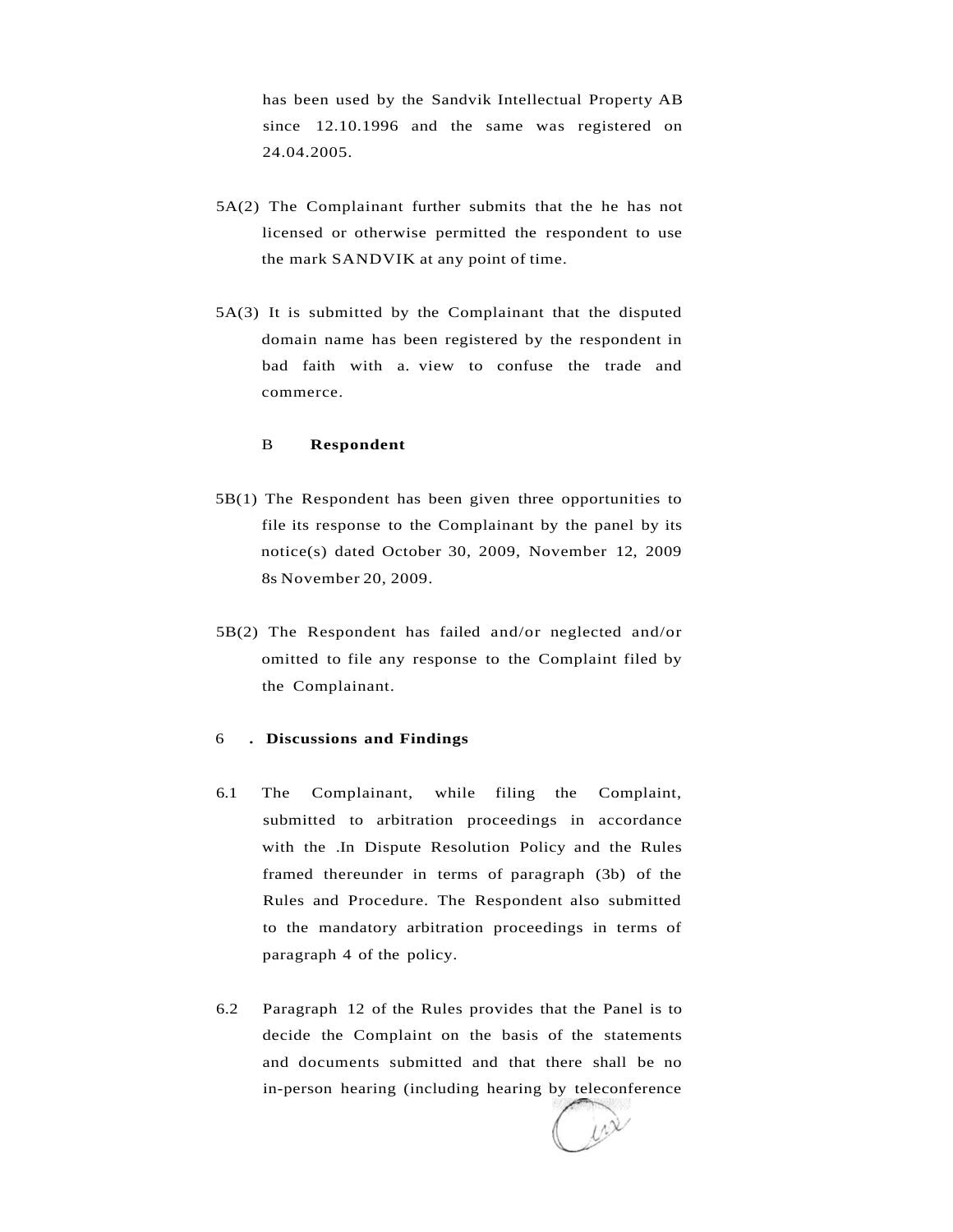video conference, and web conference) unless, the Arbitrator, in his sole discretion and as an exceptional circumstances, otherwise determines that such a hearing is necessary for deciding the Complaint. I do . not think that the present case is of exceptional nature where the determination cannot be made on the basis of material on record and without in-person hearing. Sub-Section 3 of Section 19 of The Arbitration & Conciliation Act also empowers the Arbitral Tribunal to conduct the proceedings in the manner it considers appropriate including the power to determine the admissibility, relevance, materiality and weight of any evidence.

- 6.3 It is therefore appropriate to examine the issues in the light of statements and documents submitted as evidence as per Policy, Rules and the provisions of the Act.
- 6.4 Under order 8 Rule 10 of the Code of Civil Procedure, the arbitrator is empowered to pronounce judgment against the Respondent or to make such order in relation to the Complaint as it think fit in the event, the Respondent fails to file its reply to the Complaint in the prescribed period of time as fixed by the panel.

The award can be pronounced on account of default of Respondent without considering statements or averments made by the Complainant on merit. However, in view of the fact that preliminary onus is on the Complainant to satisfy the existence of all conditions under the policy to obtain the reliefs claimed, the panel feels it appropriate to deal with the averments made by the Complainant in its Complaint in detail and to satisfy itself if the conditions under the policy stand satisfied.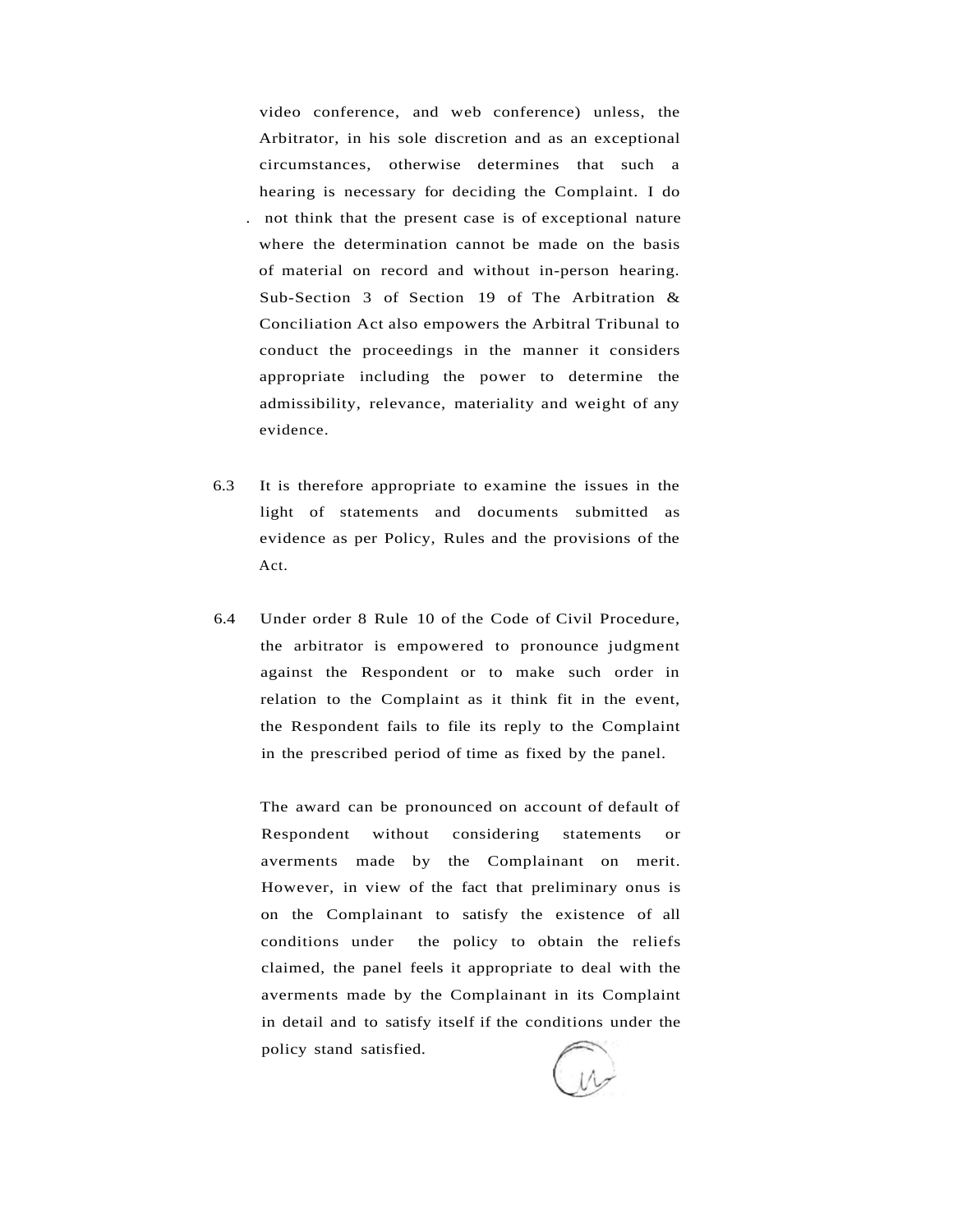The Complainant has filed evidence by way of Annexure 1 to 7 with the Complaint.

The Respondent has not filed its reply or any documentary evidence.

- 6.5 The onus of proof is on the Complainant. As the proceeding is of a civil nature, the standard of proof is on the balance of probabilities. The material facts pleaded in the Complaint concerning the Complainant's legitimate right, interest and title in the trade mark, trade name and domain name SANDVIK.IN and the reputation accrued thereto have neither been dealt with nor disputed or specifically denied by the Respondent. The Respondent has not also denied the correctness and genuineness of any of the annexures filed by the Complainant along with the Complaint
- 6.6 Under the provisions of Order 8 Rule 5 of the Code of Civil Procedure, 1908 the material facts as are not specifically denied are deemed to be admitted.
- 6.7 The decision of Hon'ble Supreme Court of India in the matter of Jahuri Sah Vs. Dwarika Prasad -AIR 1967 SC 109, be referred to. The facts as are admitted expressly or by legal fiction require no formal proof, (see Section 58 of the Indian Evidence Act, 1872).
- 6.8 The Panel therefore accepts case set up and the evidence filed by the Complainant and concludes that the same stand deemed admitted and proved in accordance with law.
- 6.9 The Complainant has provided the WHOIS record that of domain name SANDVIK.IN as Annexure 1 to the complaint

wil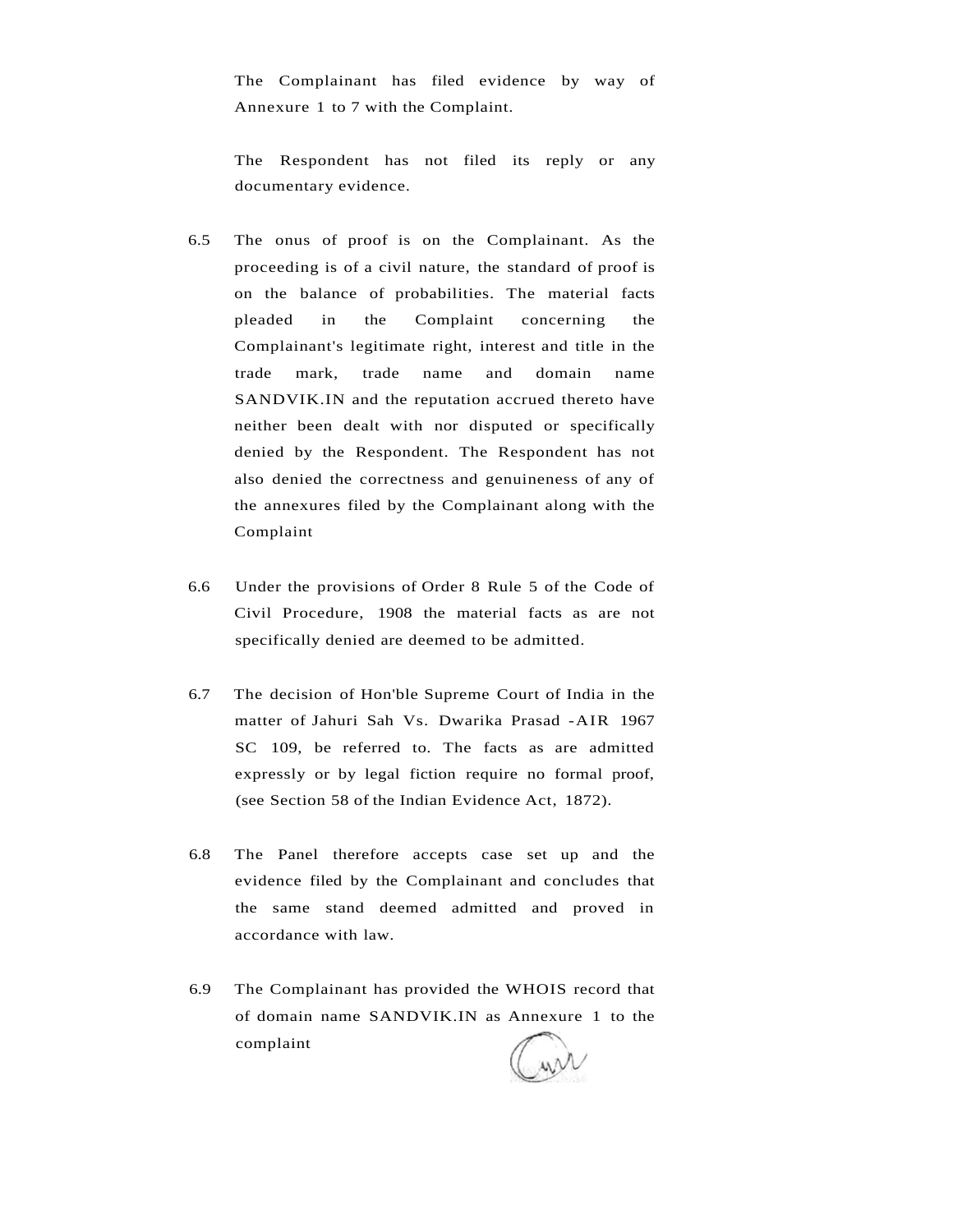#### The WHOIS record of the domain name SANDVIK.IN is

as follows:-

| Administrative Contact | YAN WEI                   |
|------------------------|---------------------------|
| Admin ID               | MI 8689379                |
| Admin name             | YAN WEI                   |
| Admin Organization     | N/A                       |
| Admin Street 1         | F0605103.<br>800#,        |
|                        | <b>DONGCHUAN</b><br>ROAD, |
|                        | <b>MINHANG</b>            |
| Admin City             | <b>SHANGHAI</b>           |
| Admin Postal Code      | 200240                    |
| Admin Country          | <b>CN</b>                 |
| Admin Phone            | $+086.136117777305$       |
| Admin email            | Dot.in.master@gmail.com   |

- 0 Paragraph 10 of the Policy provides that the remedies available to the Complainant pursuant to any proceedings before an arbitration panel shall be limited to the cancellation or transfer of domain name registration to the Complainant
- 1 Paragraph 4 of the Policy lists three elements that the Complainant must prove to merit a finding that the domain name of the Respondent to be transferred to the Complainant or cancelled:
	- (i) the domain names are identical or confusingly similar to a name, trademark or service mark in which the Complainant has rights; and
	- (ii) the Respondent has no rights or legitimate interests in respect of the domain names; and
	- (iii) the domain names have been registered and are being used in bad faith.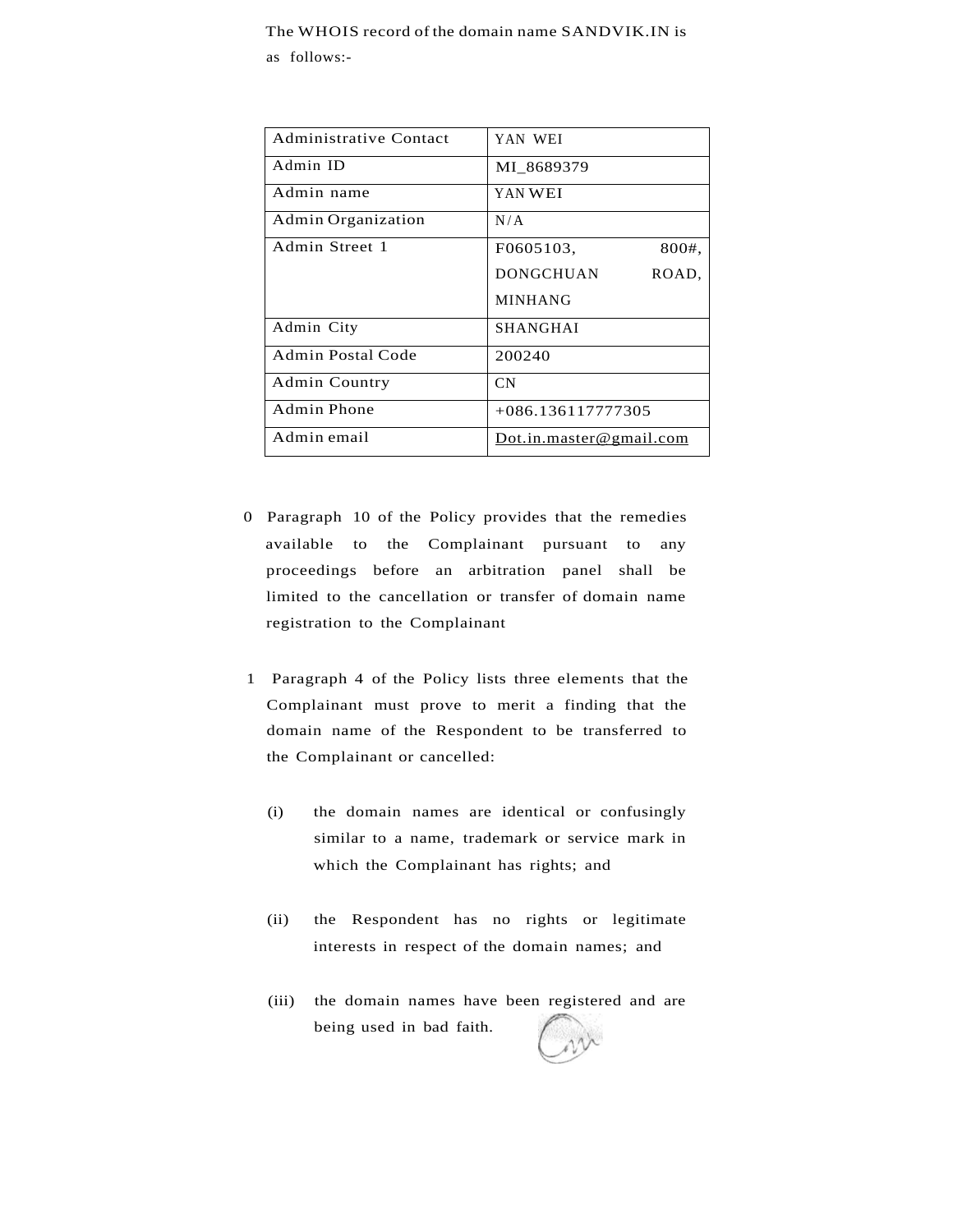That being so, the Panel will now proceed to examine if the Complainant has otherwise discharged its onus to prove each of the three elements specified in paragraph 4 of the Policy.

#### A. **Identical or Confusingly Similar**

6A. 1 The Complainant submits that he has obtain the trademark registrations in respect of the mark SANDVIK in almost all parts of the globe. He has also provided a list of such registrations and applications as Annexure 2 to the Complaint. The complainants further submits that the earliest registration held by the complainant dates back to 12.10.1880 and the complainant being a part of Sandvik Group is an organization of high repute, engaged in high technology, engineering group with advanced products and enjoys a world leading position within selected areas.

The complainant conducts worldwide business activities through representation in 130 countries and was established in the year 1862 and was engaged in the business of tooling, mining and construction, materials technology etc. under the name/trademark "SANDVIK".

6A.2 The Complainant further submits that he has registering the domain name [sandvik.com d](http://sandvik.com)ates back to September 12, 1996 and has been using the same since October, 12, 1996.

The Complainant has also annexed the list of domain names held by Sandvik Group on worldwide basis as Annexure 3 to the complaint.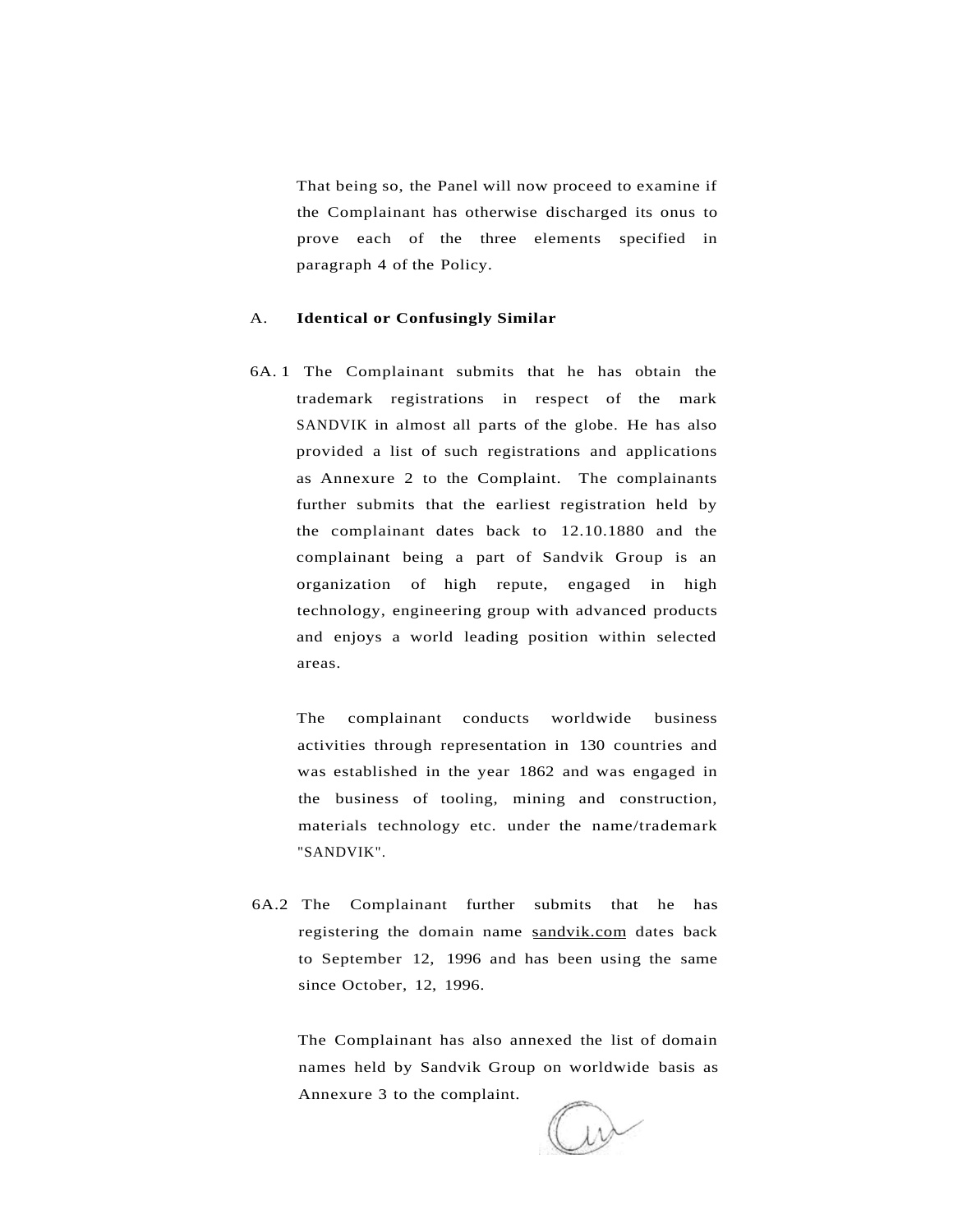The list of trademarks as submitted by the complainant shows that Sandvik has been registered in India in Classes 6 and 7 under Nos. 141520 and 583901. However, no registration certificates of any trademark held by the Sandvik Group has been provided by the Complainant to substantiate that whether such trademarks are valid and are renewed from time to time.

The Complainant submits that he has gathered immense goodwill and reputation for its high quality and accountability.

The Complainant provides list of its major parties as Annexure 4 to the complaint.

The Complainant further submits that he has published and advertised the mark SANDVIK through all possible media and promotion at various places, thereby incurring heavy expenditure on the same and has also annexed the publicity and promotional material as Annexure 5 to the complaint. The Complainant has provided the advertising expenses incurred by them in the last 5 years as follows:-

| YEAR | AMOUNT (NR)  |
|------|--------------|
| 2004 | 1400 000 000 |
| 2005 | 1204 000 000 |
| 2006 | 1484 000 000 |
| 2007 | 1645 000 000 |
| 2008 | 1750 000 000 |

The Complainant submits that the respondent registered the domain name sandvik.in on  $23^{rd}$ December 2008 which is similar to the SANDVIK well known mark. He further submits that sandvik.in is deceptively similar to the registered mark SANDVIK which enjoys wide reputation, goodwill and recognition of high orders.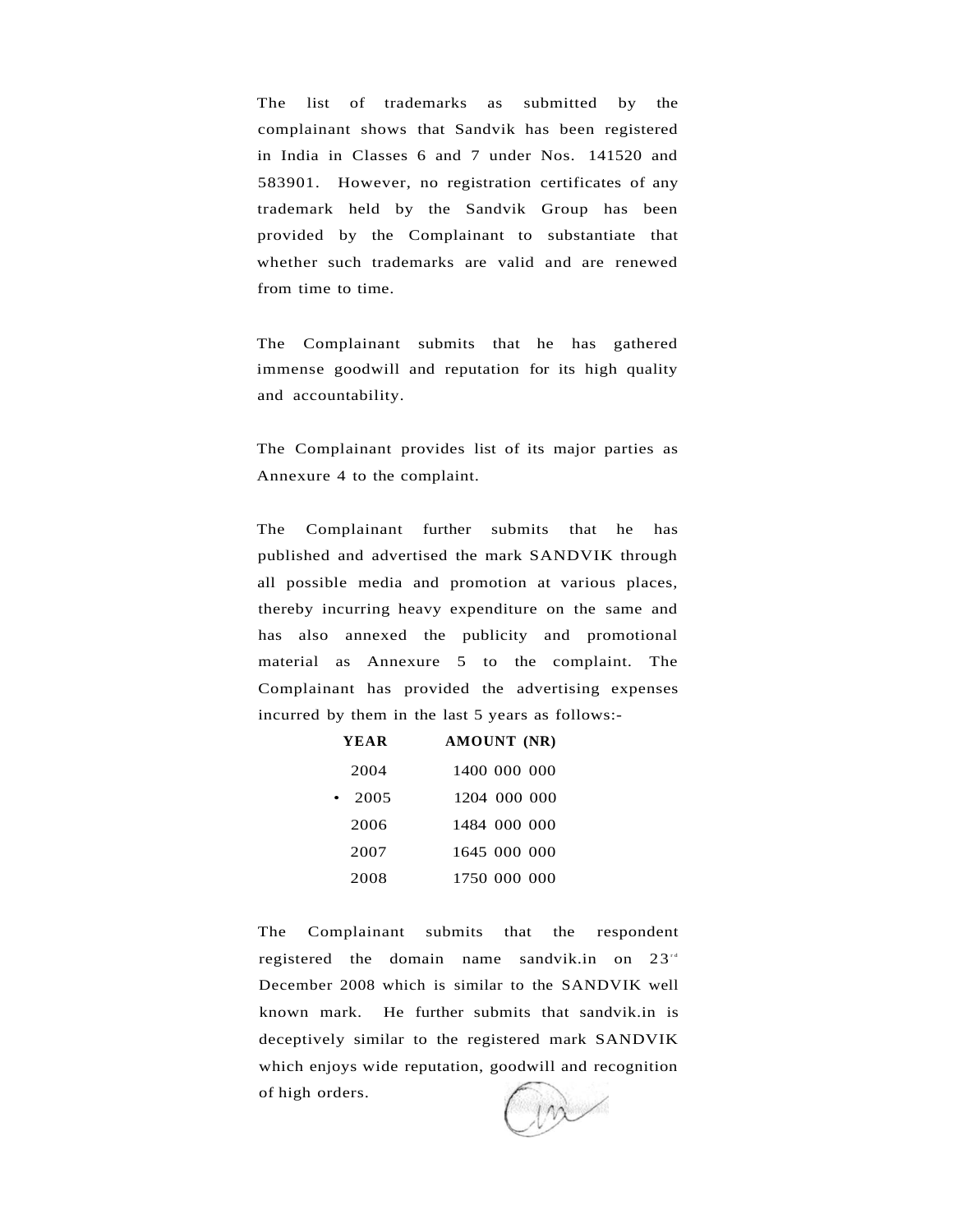6A.3 The Respondent has not disputed any contentions raised by the Complainant in the Complaint. Therefore, the Complainant has been successful in proving that the domain name SANDVIK.IN is identical and/or confusingly similar to the trademark SANDVIK of the Complainant.

#### B. **Rights or Legitimate Interests**

- 6B.1 The Respondent has no rights or legitimate interests in respect of the domain name.
- 6B.2 Paragraph 7 of the Policy lists the following three nonexistence methods for determining whether the Respondent has rights or legitimate interests in a disputed domain name:
	- (i) before any notice to. the Registrant of the dispute, the Registrant use of, or demonstrate preparations to use, the domain name or a name corresponding to the domain name in connection with a bona fide offering of goods or services;
	- (ii) the Registrant (as an individual, business, or other organization) have been commonly known by the domain name, even if the Registrant has acquired no trademark or service mark rights; or
	- (iii) the Registrant is making a legitimate noncommercial or fair use of the domain name, without intent for commercial gain to misleadingly divert consumers or to tarnish the trademark or service mark at issue.
- 6B.3 The Complainant submits that the domain name sandvik.in is being illegally and wrongfully adopted by the respondent solely with the intention to deceive the

ina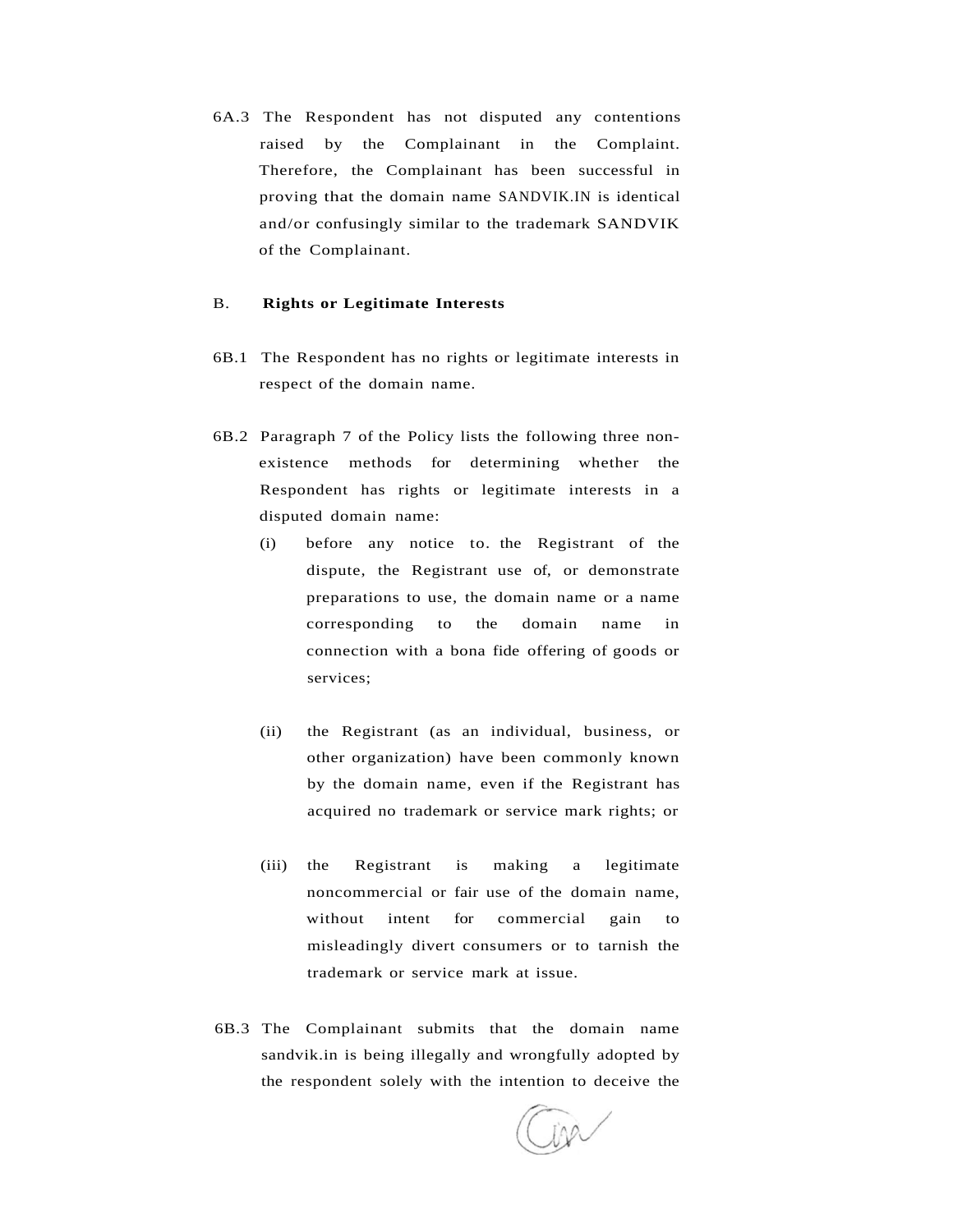viewers of such web site on such consumers or traders looking for the services or products of the complainant.

The panel finds that the domain name sandvik.in is a page parked with SEDO to earn revenue through adds display on the website.

It is thus complainant coined that the respondents has no right to legitimate interest in the domain name as:

- 1. It appears that the Respondent who acts under anonymity does not use the domain name or a name corresponding to the domain name in connection with a bonafide offering of goods or services;
- 2. It appears that the Respondent has not been commonly known by the domain name before acquiring the domain.
- 3. It appears that the Respondent is not making a legitimate and fair use of the domain name as it after it is set up solely to run as advertising service.
- 6B.6 The Respondent did not dispute any of the contentions raised by the Complainant in its Complaint. The case set up by the Complainant is deemed to be admitted as not disputed by the Respondent.
- 6B.7 The Panel, therefore holds that the circumstances listed above demonstrates rights or legitimate interests of the Complainant in the domain name SANDVIK.IN and holds that Respondent has infringed the rights of the Complainant by registering the Domain Name.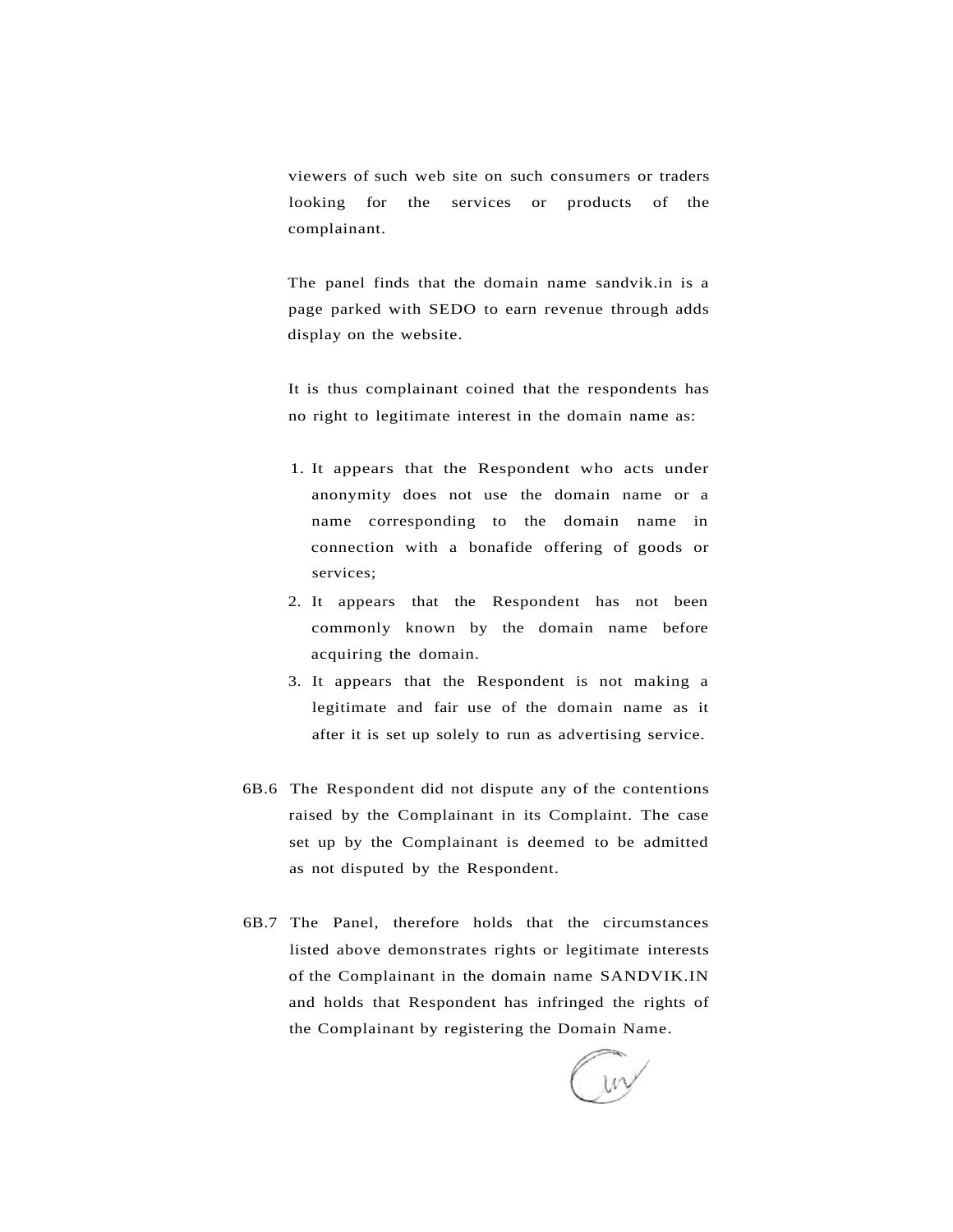#### C **Registered and used in Bad Faith**

- 6C.1 For a Complainant to succeed, the Panel must be satisfied that a domain name has been registered and is being used in bad faith.
- 6C.2 Paragraph 6 of the Policy states circumstances which, if found, shall be evidence of the registration and use of a domain name in bad faith:
	- (i) circumstances indicating that the Registrant has registered or the Registrant has acquired the domain name primarily for the purpose of selling, renting, or otherwise transferring the domain name registration to the complainant who is the owner of the trademark or service mark or to a competitor of that complainant, for valuable consideration in excess of our documented out-of-pocket costs directly related to the domain name; or
	- (ii) the Registrant has registered the domain name in order to prevent the owner of the trademark or service mark from reflecting the mark in a corresponding domain name, provided that you have engaged in a pattern of such conduct; or
	- (iii) by using the domain name, the Registrant has intentionally attempted to attract, Internet users to the Registrant website or other online location, by creating a likelihood of confusion with the complainant's mark as to the source, sponsorship, affiliation, or endorsement of the Registrant website or location or of a product or service on the Registrant website or location".
- 6C.3 The Complainant submits that the registration of the impugned domain name is in bad faith solely to confuse the trade and commerce. Further submits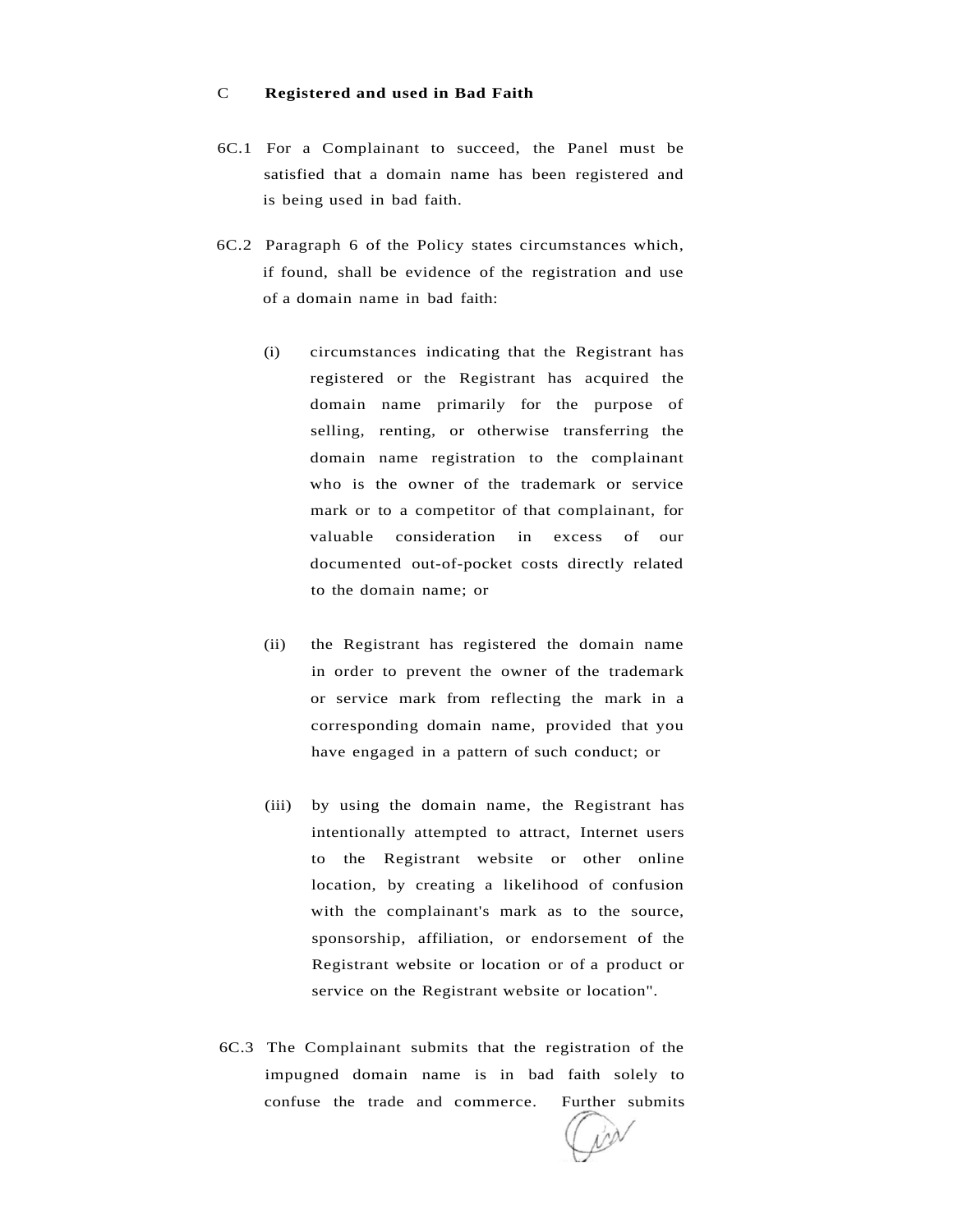that the respondent adopted the mark SANDVIK despite being well aware of the existence of complainant mark SANDVIK and goodwill attached thereto. The complainant has been searched that the conduct of the respondent clearly reflects the dishonest and malafide intention in their course of action. The Complainant point out circumstances of this case which relates to the registration of domain name being used in bad faith.

**\*** 

- 1. The complainant mark "SANDVIK" has a long reputation and is widely known.
- 2. Taking into account the aforesaid circumstances, it is conceived that the impugned domain name was adopted with the sole reason of deceiving the relevant trade and commerce.
- 6C.4 The Complainant further submits that the respondent has no jurisdiction in adopting the name SANDVIK as its domain name other than for wrongful and illegal gains.
- 6C.5 The Complainant further asserts that there has been no use or demonstrable preparation of use the domain name or the name corresponding to the domain name in connection with the bonafide offering of goods or service by the respondents.

The Complainant further submits that the responde is not commonly known by the domain nae and not acquired any trade / service mark rights to the knowledge of the complainant.

The Complainant further submits that the respondent is not making any legitimate non commercial and fair use of the domain name that intend for commercial